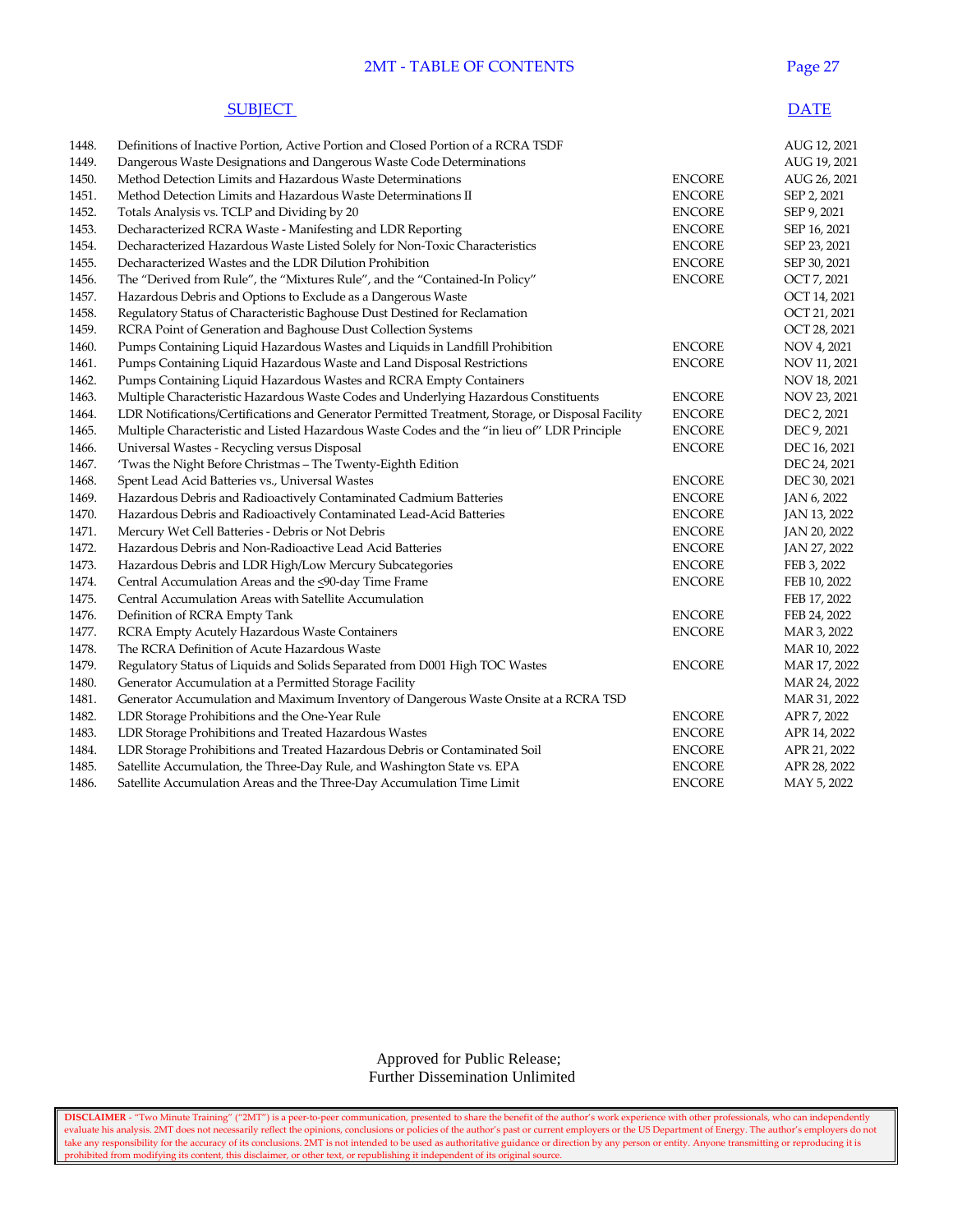# **TWO MINUTE TRAINING**

# **TO:** *CENTRAL PLATEAU CLEANUP COMPANY*

**FROM:** *PAUL W. MARTIN, RCRA Subject Matter Expert CPCCo Environmental Protection, Hanford, WA*

# **SUBJECT:** *SATELLITE ACCUMULATION AREAS AND THE THREE-DAY ACCUMULATION TIME LIMIT*

# **DATE:** *MAY 5, 2022*

| <b>CPCCo Projects</b>   | <b>CPCCo Functionals</b> | <b>HMIS</b>         | <b>Hanford</b>           | <b>Other Hanford</b>  | <b>Other Hanford</b> |
|-------------------------|--------------------------|---------------------|--------------------------|-----------------------|----------------------|
|                         |                          |                     | <b>Laboratories</b>      | <b>Contractors</b>    | <b>Contractors</b>   |
| <b>Tania Bates</b>      | <b>Jeff Bramson</b>      | Morgan Baker        |                          |                       |                      |
| Theresa Boles           | <b>Bob Bullock</b>       | <b>Brett Barnes</b> | Dean Baker               | <b>Bill Bachmann</b>  | Dan Saueressig       |
| <b>Justin Bolles</b>    | Frank Carleo             | Mike Demiter        | Linda Conlin             | <b>Scott Baker</b>    | Lana Strickling      |
| <b>James Brack</b>      | <b>Bob Cathel</b>        | Kip George          | Garrett Knutson          | Michael Carlson       | <b>Toelle Moss</b>   |
| <b>Rene Catlow</b>      | Danielle Collins         | Jerry Cammann       | Eric Van Mason           | Paul Crane            | Greg Varljen         |
| Peter Ceton             | <b>Stacy Cutter</b>      | Kelly Elsethagen    |                          | Tina Crane            | Julie Waddoups       |
| Richard Clinton         | <b>Jeanne Elkins</b>     | Garin Erickson      | <b>DOE RL, ORP, WIPP</b> | Ron Del Mar           | Jay Warwick          |
| Patty Drago             | <b>Ionathan Fullmer</b>  | Katie Hall          |                          | John Dorian           | Ted Wooley           |
| Paul Fernandez          | Randal Fox               | Dashia Vander Sys   | Duane Carter             | Mark Ellefson         |                      |
| Ryan Fisher             | <b>Bailey Hardy</b>      | Mark Kamberg        | Ingrid Colton            | Darrin Faulk          |                      |
| <b>Andrew Getz</b>      | Sarah Horn               | <b>Ion McKibben</b> | Tony McKarns             | <b>James Hamilton</b> |                      |
| Cory Grabeel            | John Hultman             | Saul Martinez       | Robin Varljen            | Leah Hare             |                      |
| Lawanda Grow            | Julie Johanson           | Matt Mills          | Allison Wright           | Andy Hobbs            |                      |
| Char Hall               | Mitch Marrott            | Carly Nelson        |                          | Stephanie Johansen    |                      |
| Stuart Hildreth         | Morgan Matson            | Eric Pennala        |                          | Ryan Johnson          |                      |
| Aprill Jivelekas        | Stewart McMahand         | Jon Perry           |                          | Megan Lerchen         |                      |
| Sasa Kosjerina          | Carlie Michaelis         | Dave Richards       |                          | Mike Lowery           |                      |
| William Krueger         | <b>Brian Mitcheltree</b> | Christina Robison   |                          | Michael Madison       |                      |
| Richard Lipinski        | Anthony Nagel            | Christian Seavoy    |                          | <b>Terri Mars</b>     |                      |
| <b>Stuart Mortensen</b> | Chris Plager             | David Shaw          |                          | Cary Martin           |                      |
| <b>Edward Myers</b>     | Linda Petersen           | John Skoglie        |                          | <b>Steve Metzger</b>  |                      |
| <b>Trey Reppe</b>       | <b>Brent Porter</b>      | Greg Sullivan       |                          | Tony Miskho           |                      |
| Melissa Sahm-dame       | Sean Sexton              |                     |                          | Tom Moon              |                      |
| Seth Slater             | Dave Shea                |                     |                          | Chuck Mulkey          |                      |
| Phil Sheely             | Deborah Singleton        |                     |                          | Michelle Oates        |                      |
| Kat Thompson            | Dale Snyder              |                     |                          | Kirk Peterson         |                      |
| <b>Jeff Westcott</b>    | Dave St. John            |                     |                          |                       |                      |
| Richard Willson         | Daniel Turlington        |                     |                          |                       |                      |
| Nick Wood               | <b>Britt Wilkins</b>     |                     |                          |                       |                      |
| Jon Wright              | <b>Jennifer Williams</b> |                     |                          |                       |                      |
|                         |                          |                     |                          |                       |                      |
|                         |                          |                     |                          |                       |                      |

 Approved for Public Release; Further Dissemination Unlimited

**DISCLAIMER** - "Two Minute Training" ("2MT") is a peer-to-peer communication, presented to share the benefit of the author's work experience with other professionals, who can independently evaluate his analysis. 2MT does not necessarily reflect the opinions, conclusions or policies of the author's past or current employers or the US Department of Energy. The author's employers do not take any responsibility for the accuracy of its conclusions. 2MT is not intended to be used as authoritative guidance or direction by any person or entity. Anyone transmitting or reproducing it is prohibited from modifying its content, this disclaimer, or other text, or republishing it independent of its original source.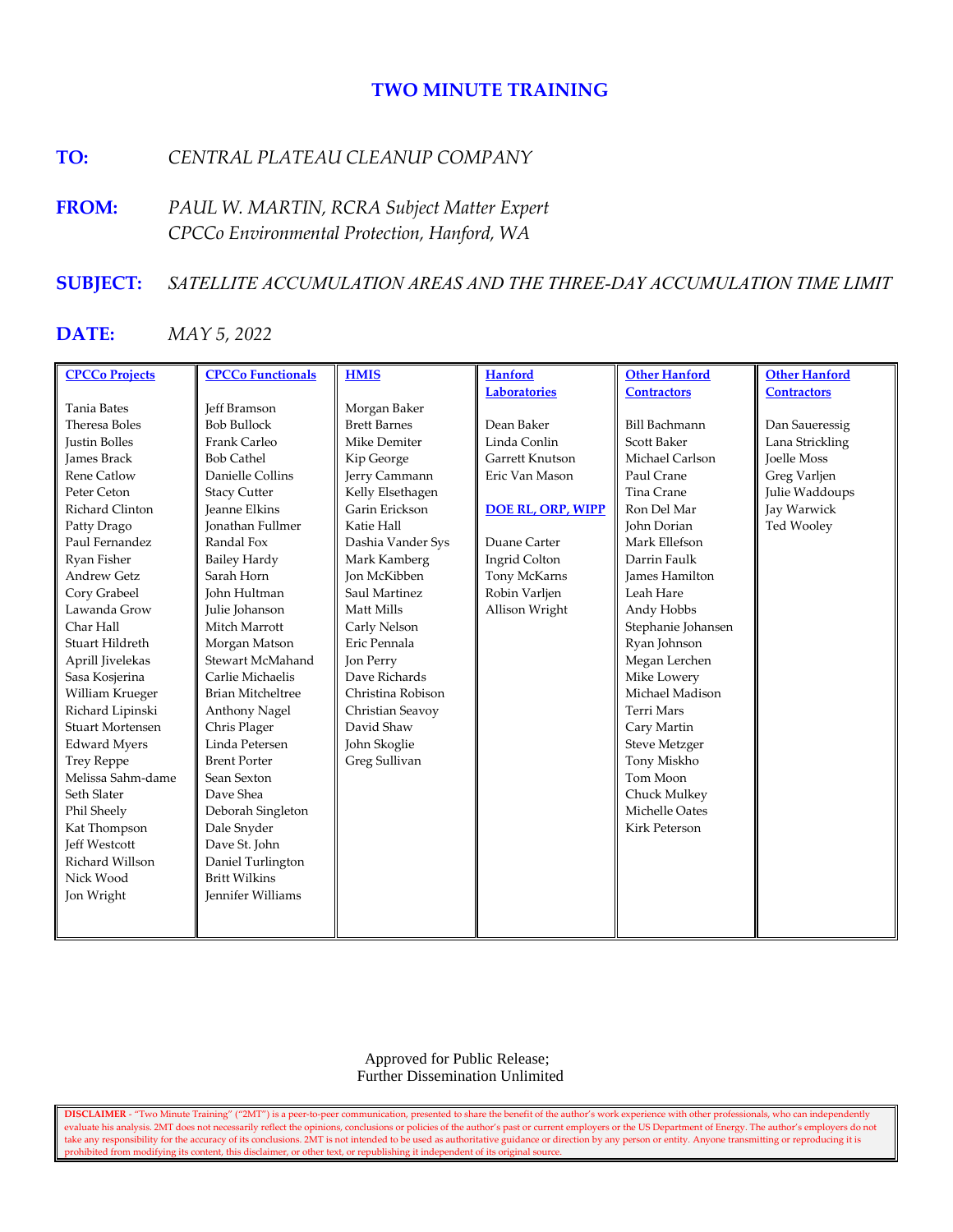#### **TWO MINUTE TRAINING**

## **SUBJECT:** Satellite Accumulation Areas and the Three-Day Accumulation Time Limit

- **Q:** A customer has a 55-gallon container at a satellite accumulation area (SAA) near a new process line. The process generating the waste will fill an SAA container about every 5 days. The process is continuous, and the customer is concerned that when the SAA container is full, the process will have to be shut down until the full SAA container is moved to the onsite <90-day central accumulation area (CAA) or an interim status or permitted treatment, storage or disposal area (TSD). What is our customer to do?
- **A:** Per [WAC 173-303-174\(](https://apps.leg.wa.gov/wac/default.aspx?cite=173-303-174)1) [*[40 CFR](https://www.govinfo.gov/content/pkg/CFR-2021-title40-vol28/xml/CFR-2021-title40-vol28-sec262-15.xml) 262.15*], a generator may accumulate as much as 55 gallons of dangerous waste or 1 quart of liquid acutely hazardous wastes or 2.2 pounds of solid acutely hazardous waste in containers at or near any point of generation where wastes initially may accumulate. The SAA must be under the control of the operator of the process generating the waste or secured at all times to prevent improper additions of wastes. Compliance with permit or CAA requirements is not required provided the satellite container is – among other things:
	- In good condition;
	- Compatible with the waste;
	- Kept closed except when adding or removing wastes;
	- Marked as "Dangerous Waste" or "Hazardous Wastes", and;
	- Marked with the applicable hazard label(s) e.g., Ignitable, Corrosive, Reactive and/or Toxic.

If the generator accumulates more than 55 gallons of dangerous waste or 1 quart/2.2 lbs., of acutely hazardous waste, the full SAA container must be marked with the date the accumulation limit was met. Then the generator must move the full SAA container within 3 calendar days to an onsite CAA or an onsite or offsite TSD.

The regulations do not prohibit adding dangerous waste to a new SAA container once the current SAA has been filled. The new SAA container may begin accumulating dangerous waste during the 3-day period that the full SAA container is awaiting transfer to the customer's CAA or a TSD. Once the full drum arrives at the designated container storage area, the waste is managed according to the applicable central accumulation or TSD storage area requirements. Note as we learned in last week's 2MT, the CAA 90-day accumulation limit begins in WA State when the SAA container is filled and not when the SAA container arrives at the CAA, as is the case in normal States. Se[e WAC 173-](https://app.leg.wa.gov/WAC/default.aspx?cite=173-303-200)  $303 - 200(2)$ (b)(iii).

Therefore, the customer does not have to shut down the process pending removal of the full SAA container. The full SAA container would be dated and moved within three days to the customer's onsite central accumulation area or a designated onsite or offsite TSD. The generating process could continue to operate and begin accumulating dangerous/hazardous waste in the new SAA container. Technically, there is no container limit on how many SAA containers could be awaiting transfer to the designated accumulation or storage area, as long as the generator transfers the SAA containers within their respective 3-day time limits.

# **SUMMARY:**

- **A** An SAA can accumulate up to 55 gallons of dangerous waste or 1 quart/2.2 lbs., of acutely hazardous wastes.
- **D** Once the SAA volume accumulation limit is met, the generator must date the full SAA container and within 3 days transfer the full SAA container to the designated central accumulation area or TSD.
- **A** new SAA container may begin accumulating wastes during the 3-day period the full SAA drum is awaiting transfer.

Excerpts from WAC 173-303-174(1) and WAC 173-303-200(2)(b) [*No 40 CFR equivalent*] is attached to the e-mail. If you have any questions, please contact me at **Paul\_W\_Martin@rl.gov** or at (509) 376-6620.

| <b>FROM:</b>                                                                                                                                                                                                             | Paul W. Martin                                                                    | DATE: | 5/5/2022 | FILE: $2MT \ 2022 \ 050522.rtf$ | PG: |  |  |  |
|--------------------------------------------------------------------------------------------------------------------------------------------------------------------------------------------------------------------------|-----------------------------------------------------------------------------------|-------|----------|---------------------------------|-----|--|--|--|
|                                                                                                                                                                                                                          |                                                                                   |       |          |                                 |     |  |  |  |
| <b>DISCLAIMER</b> - "Two Minute Training" ("2MT") is a peer-to-peer communication, presented to share the benefit of the author's work experience with other professionals, who can independently evaluate his           |                                                                                   |       |          |                                 |     |  |  |  |
| analysis. 2MT does not necessarily reflect the opinions, conclusions or policies of the author's past or current employers or the US Department of Energy. The author's employers do not take any responsibility for the |                                                                                   |       |          |                                 |     |  |  |  |
| cecuracy of its conclusions. 2MT is not intended to be used as authoritative guidance or direction by any person or entity. Anyone transmitting or reproducing it is prohibited from modifying its content, this         |                                                                                   |       |          |                                 |     |  |  |  |
|                                                                                                                                                                                                                          | disclaimer, or other text, or republishing it independent of its original source. |       |          |                                 |     |  |  |  |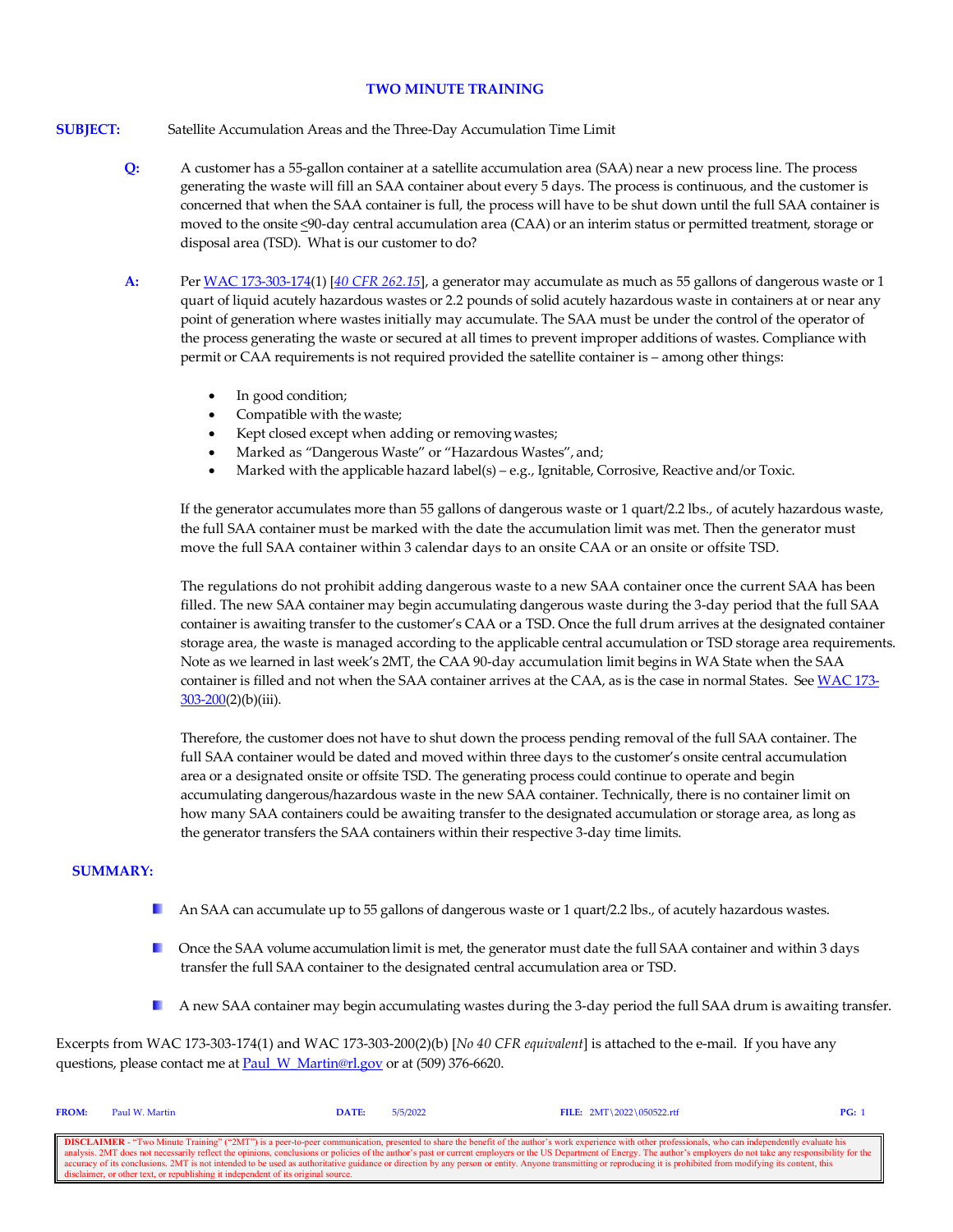## **TWO MINUTE TRAINING - ATTACHMENT**

## **SUBJECT:** Satellite Accumulation Areas and the Three-Day Accumulation Time Limit

## **WAC 173-303-174 Satellite accumulation area regulations for medium quantity generators and large quantity generators.**

(1) A generator may accumulate as much as fifty-five gallons of dangerous waste or either one quart of liquid acutely hazardous waste or 2.2 lbs. of solid acutely hazardous waste (as defined in WAC 173-303-040) in containers at or near any point of generation where waste initially accumulates (defined as a satellite accumulation area in WAC 173-303-040). The satellite accumulation area must be under the control of the operator of the process generating the waste or secured at all times to prevent improper additions of wastes to a satellite container. A generator may accumulate waste without a permit, or without complying with WAC 173-303-400, 173-303-600, 173-303-692, and 173-303-800, provided that all the conditions for exemption in this section are met. A generator may comply with the conditions for exemption in this section instead of complying with the conditions for exemption in WAC 173-303-172 and 173-303-200, except as required by (h) and (i) of this subsection. The conditions for exemption for satellite accumulation are:

(a) Condition of containers. If a container holding dangerous waste is not in good condition (e.g., severe corroding or rusting or flaking or scaling, and/or apparent structural defects) or if it begins to leak, the generator must transfer the dangerous waste to a container that is in good condition and does not leak, or immediately transfer and manage the waste in a central accumulation area operated in compliance with WAC 173-303-172 or 173-303-200, as applicable. In addition, the generator must address leaks and spills in accordance with the applicable provisions of WAC 173-303-145, 173-303-172, and 173-303-201.

(b) Compatibility of waste with containers. The generator must use a container made of or lined with materials which will not react with, and are otherwise compatible with, the dangerous waste to be stored, so that the ability of the container to contain the waste is not impaired.

(c) Management of containers.

- (i) A container holding dangerous waste must be closed at all times, except:
	- (A) When it is necessary to add or remove waste; or
	- (B) When temporary venting of a container is necessary, such as:
		- (I) For the proper operation of equipment; or
		- (II) To prevent dangerous situations, such as build-up of extreme pressure.

(ii) A container holding dangerous waste must not be opened, handled, or stored in a manner which may rupture the container or cause it to leak.

(d) Special requirements for reactive waste. Containers holding reactive waste exhibiting a characteristic specified in WAC 173-303- 090  $(7)(a)(vi)$  through (viii) must be stored in a manner equivalent to the separation distances for storage of explosives in the International Fire Code, 2015 edition, or the version adopted by the local fire district.

(e) Special requirements for incompatible wastes.

(i) Incompatible wastes, or incompatible wastes and materials must not be placed in the same container, unless WAC 173-303- 395 (1)(b) is complied with.

(ii) Dangerous waste must not be placed in an unwashed container that previously held an incompatible waste or material.

(iii) A storage container holding a dangerous waste that is incompatible with any waste or other materials stored nearby in other containers, piles, open tanks, or surface impoundments must be separated from the other materials or protected from them by means of a dike, berm, wall, or other device. Containment systems for incompatible wastes must be separate.

| <b>FROM:</b>                                                                                                                                                                                                             | Paul W. Martin                                                                    | DATE: | 5/5/2022 | FILE: $2MT \ 2022 \ 050522.rtf$ | PG: 2 |  |  |
|--------------------------------------------------------------------------------------------------------------------------------------------------------------------------------------------------------------------------|-----------------------------------------------------------------------------------|-------|----------|---------------------------------|-------|--|--|
|                                                                                                                                                                                                                          |                                                                                   |       |          |                                 |       |  |  |
| <b>DISCLAIMER</b> - "Two Minute Training" ("2MT") is a peer-to-peer communication, presented to share the benefit of the author's work experience with other professionals, who can independently evaluate his           |                                                                                   |       |          |                                 |       |  |  |
| analysis. 2MT does not necessarily reflect the opinions, conclusions or policies of the author's past or current employers or the US Department of Energy. The author's employers do not take any responsibility for the |                                                                                   |       |          |                                 |       |  |  |
| accuracy of its conclusions. 2MT is not intended to be used as authoritative guidance or direction by any person or entity. Anyone transmitting or reproducing it is prohibited from modifying its content, this         |                                                                                   |       |          |                                 |       |  |  |
|                                                                                                                                                                                                                          | disclaimer, or other text, or republishing it independent of its original source. |       |          |                                 |       |  |  |